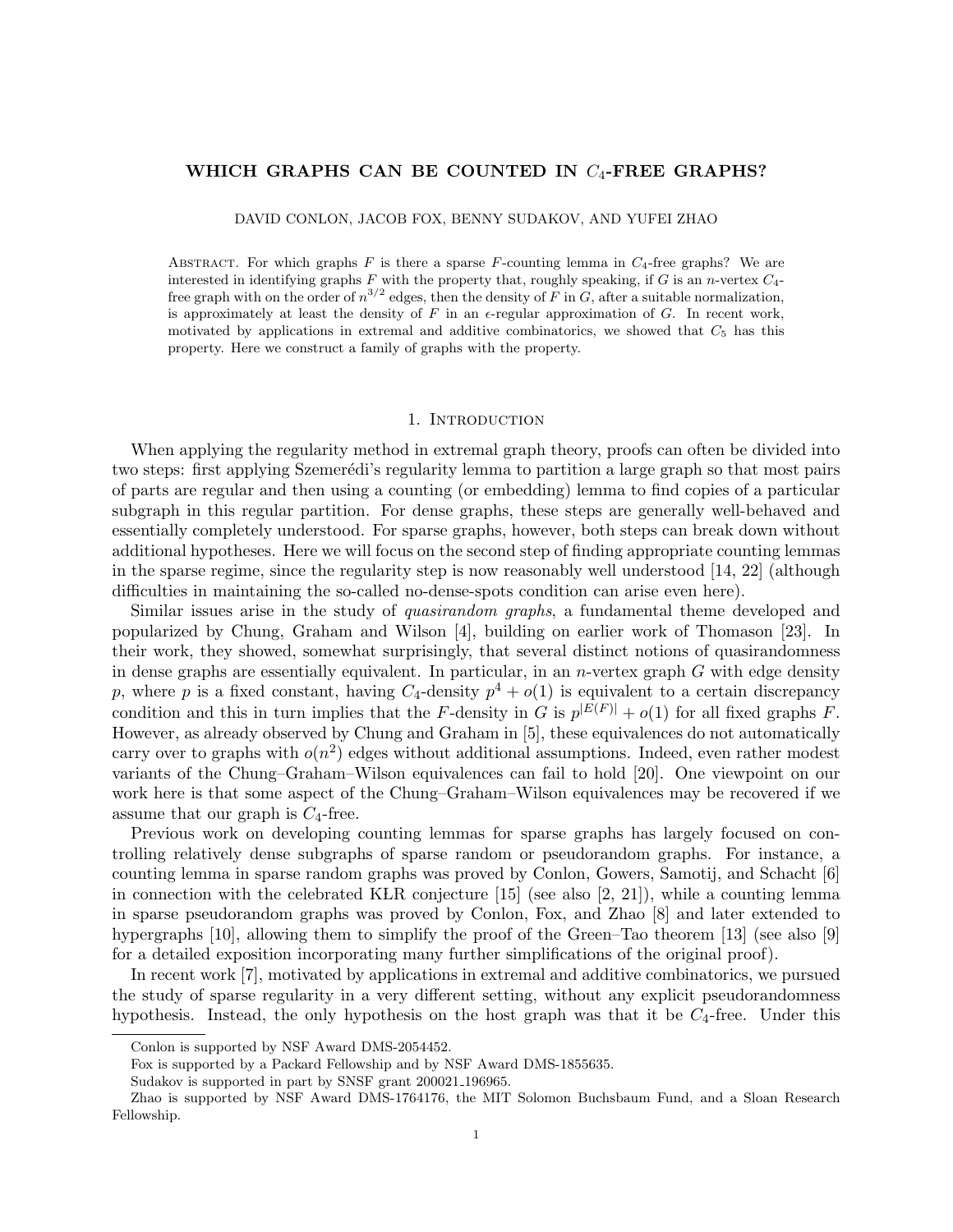assumption, we proved a  $C_5$ -counting lemma, which, when combined with an appropriate sparse regularity lemma, led to various new results, including a  $C_5$ -removal lemma in  $C_4$ -free graphs. As an example of an additive combinatorics application, we showed that every Sidon subset of  $[N]$ without nontrivial solutions to  $w + x + y + z = 4u$  has at most  $o(\sqrt{N})$  elements. Here a Sidon set is a set without nontrivial solutions to the equation  $x + y = z + w$  and it is known that the set is a set without nontrivial solutions to the equation  $x + y = z + w$  and it is known that the maximum size of a Sidon subset of  $[N]$  is  $(1 + o(1))\sqrt{N}$ . We refer the interested reader to [\[7\]](#page-11-9) for further discussion of applications.

In this article, we continue the study of counting lemmas in  $C_4$ -free graphs, our main interest being the problem of determining which graphs  $F$ , besides  $C_5$ , satisfy an  $F$ -counting lemma in  $C_4$ -free graphs. We will make this question more precise in Definition [1.3](#page-1-0) below, when we say formally what it means for a graph  $F$  to be *countable*.

<span id="page-1-4"></span>**Question 1.1** (Main question, informal). For which graphs  $F$  is there an  $F$ -counting lemma in  $C_4$ -free graphs?

By extending the proof of [\[7,](#page-11-9) Theorem 1.1, see Section 4] (which was written for  $F = C_5$ , but easily extends), we can deduce an  $F$ -removal lemma in  $C_4$ -free graphs whenever  $F$  is countable.

<span id="page-1-1"></span>Corollary 1.2 (Sparse removal lemma in C<sub>4</sub>-free graphs). For any countable graph F and any  $\epsilon$ 0, there exists  $\delta = \delta(F, \epsilon) > 0$  such that every n-vertex C<sub>4</sub>-free graph with at most  $\delta n^{|V(F)| - |E(F)|/2}$ copies of F can be made F-homomorphism-free by removing at most  $\epsilon n^{3/2}$  edges.

Here "copies of  $F$ " refer to subgraphs isomorphic to  $F$ , whereas "F-homomorphism-free" means that there is no graph homomorphism from  $F$  into the resulting graph after edge removal. In particular, if F is bipartite and the number of copies of F in a  $C_4$ -free graph on n vertices is  $o(n^{|V(F)|-|E(F)|/2})$ , then G has  $o(n^{3/2})$  edges.

Let us sketch the main ideas of the proof of Corollary [1.2,](#page-1-1) referring the reader to [\[7,](#page-11-9) Section 4] for further details. We first apply a sparse weak regularity lemma to approximate the  $C_4$ -free graph  $G$ by some "dense" graph H (allowing edge-weights in  $[0, 1]$  for H). The counting lemma then implies that H has small F-homomorphism density. By the dense F-removal lemma, applied as a black box, one can therefore remove a collection of edges from  $H$  with small total weight so that the remaining graph contains no subgraphs to which  $F$  is homomorphic. Removing the corresponding edges from  $G$  then makes it  $F$ -homomorphism-free.

The notion of having an F-counting lemma is made precise in the following definition. Note that the conclusion we seek is one-sided, that is, we only ask for a lower bound. In practice, this is usually all that is needed in applications.

<span id="page-1-0"></span>**Definition 1.3.** A graph F is countable if, for every  $\epsilon > 0$ , there exists  $\delta = \delta(F, \epsilon) > 0$  such that if G is an *n*-vertex  $C_4$ -free graph on vertex set V and  $H \in [0,1]^{V \times V}$  is a symmetric matrix (i.e., an edge-weighted graph) satisfying

<span id="page-1-2"></span>
$$
\left| \frac{e_G(A, B)}{n^{3/2}} - \frac{e_H(A, B)}{n^2} \right| \le \delta \qquad \text{for all } A, B \subseteq V,
$$
\n(1.1)

(here  $e_G(A, B) = \{(x, y) \in A \times B : xy \in E(G)\}\$  and  $e_H(A, B) = \sum_{x \in A, y \in B} H(x, y)$ ), then, for every  $\mathbf{A} = (A_v)_{v \in V(F)}$  with  $A_v \subseteq V$  for each  $v \in V(F)$ , one has

<span id="page-1-3"></span>
$$
\frac{\hom_{\mathbf{A}}(F,G)}{n^{|V(F)|-|E(F)|/2}} \ge \frac{\hom_{\mathbf{A}}(F,H)}{n^{|V(F)|}} - \epsilon,\tag{1.2}
$$

where hom<sub>A</sub>(F, G) is the number of homomorphisms from F to G where each  $v \in V(F)$  is mapped to a vertex in  $A_v$  and hom $_A(F, H)$  is the weighted analogue defined by the formula

$$
\hom_{\mathbf{A}}(F, H) := \sum_{x_v \in A_v} \prod_{\forall v \in V(F)} \prod_{uv \in E(F)} H(x_u, x_v).
$$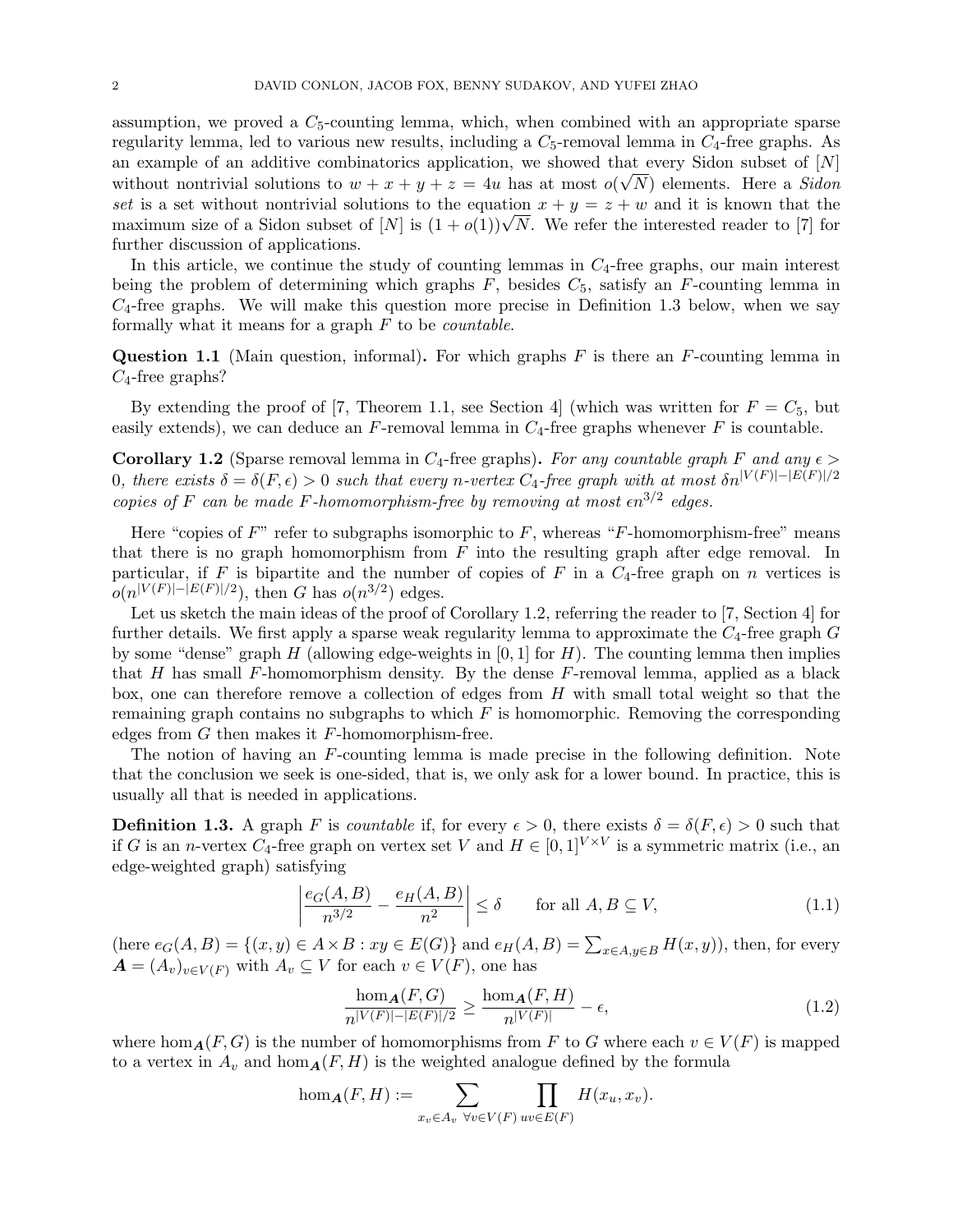The scaling in the denominators of the definition above is natural because the maximum number of edges in an *n*-vertex  $C_4$ -free graph is  $(1/2 + o(1))n^{3/2}$  (see Remark [1.5](#page-2-0) below). It may be instructive to consider what happens when G is the random graph  $G(n, n^{-1/2})$  and H is the all-1 matrix, in which case, provided  $|E(F')| < 2|V(F')|$  for all subgraphs  $F'$  of  $F$ , [\(1.1\)](#page-1-2) and [\(1.2\)](#page-1-3) with  $\delta, \epsilon \to 0$  hold with high probability as  $n \to \infty$ .

Remark 1.4. In Definition [1.3,](#page-1-0) it suffices to only consider unweighted graphs  $H$ , since we can always randomly sample a weighted graph to get an unweighted graph with similar density properties. However, in applications,  $H$  is usually the normalized edge-density matrix of some (weak) regular partition of  $G$ , so it is more intuitive to allow edge-weights for  $H$ .

<span id="page-2-0"></span>Remark 1.5. The polarity graph [\[3,](#page-11-10) [11,](#page-11-11) [12\]](#page-11-12) is an n-vertex  $C_4$ -free graph G with  $(1/2+o(1))n^{3/2}$  edges (which is essentially best possible by the Kővári–Sós–Turán theorem  $[16]$ ). In addition, it has the property that every edge lies in exactly one triangle and it satisfies the discrepancy condition [\(1.1\)](#page-1-2) with  $\delta = O(n^{-1/4})$  and H being the all-1 matrix.

More specifically, let q be a prime power and let  $G_0$  be the graph with  $q^2 + q + 1$  vertices, each corresponding to a point of the projective plane over  $\mathbb{F}_q$ , i.e., elements of  $\mathbb{F}_q^3 \setminus \{(0,0,0)\}$  where  $(x, y, z)$  is identified with  $(\lambda x, \lambda y, \lambda y)$  for every nonzero  $\lambda \in \mathbb{F}_q$ , with an edge between  $(x, y, z)$ and  $(x', y', z')$  if and only if  $xx' + yy' + zz' = 0$ . This graph has exactly  $q + 1$  loops. It is also  $(q + 1)$ -regular and has the property that each pair of distinct vertices has exactly one common neighbor, which in particular implies that  $G_0$  is  $C_4$ -free. The square of its adjacency matrix is thus  $qI + J$  (with J being the all-1 matrix) and, hence, all of its eigenvalues, besides the top eigenvalue  $q + 1$ , are  $\pm \sqrt{q}$ . The discrepancy claim in the previous paragraph then follows from the expander mixing lemma (see, e.g.,  $[17]$ ). In practice, we will actually use the induced subgraph G of this graph where we remove all vertices with loops. This inherits the discrepancy property from  $G_0$ , but has the additional property mentioned above that every edge is contained in a unique triangle (see [\[18\]](#page-12-7) for a more detailed discussion of this point).

We now use the polarity graph to deduce a simple necessary condition for  $F$  to be countable.

<span id="page-2-2"></span>*Remark* 1.6. If  $F$  is countable, then it has girth at least 5.

Indeed, suppose that F contains a 4-cycle  $v_1v_2v_3v_4$ . Let G be an *n*-vertex polarity graph and H the all-1 matrix. The discrepancy property [\(1.1\)](#page-1-2) is satisfied for  $\delta = o(1)$  by the previous remark. Set  $A_{v_1}, A_{v_2}, A_{v_3}, A_{v_4}$  to be disjoint vertex sets of  $V(G)$ , each of order  $\lfloor n/4 \rfloor$ , and  $A_v = V(G)$  for all  $v \in V(F) \setminus \{v_1, v_2, v_3, v_4\}$ . Then  $\hom_{\mathbf{A}}(F, G) = 0$  since G is  $C_4$ -free, but  $\hom_{\mathbf{A}}(F, H) \gtrsim n^{|V(F)|}$ , so  $F$  is not countable.

Now suppose that F contains a triangle. Consider the graph  $G'$  obtained from the polarity graph G by deleting one edge from each triangle of G chosen uniformly and independently at random (recall that G is a disjoint union of triangles). With probability  $1 - o(1)$ , the discrepancy property [\(1.1\)](#page-1-2) remains valid with  $\delta = o(1)$  and H the all-2/3 matrix. However, [\(1.2\)](#page-1-3) fails when  $A_v = V(G)$ for all v, since the fact that G' is triangle-free implies that  $hom(F, G') = 0$ . So again F is not countable. (The same construction also appears in [\[1,](#page-11-13) Lemma 2.6].)

In the next section, we describe our main result, which gives a sufficient condition for countability, presented as a recursive construction.

## 2. Countable graphs

We begin with a simple proposition, whose proof may be found in Section [5.](#page-8-0)

<span id="page-2-1"></span>Proposition 2.1. Adding a pendant edge to a countable graph produces a countable graph.

In particular, we have the following important corollary.

Corollary 2.2. All trees are countable.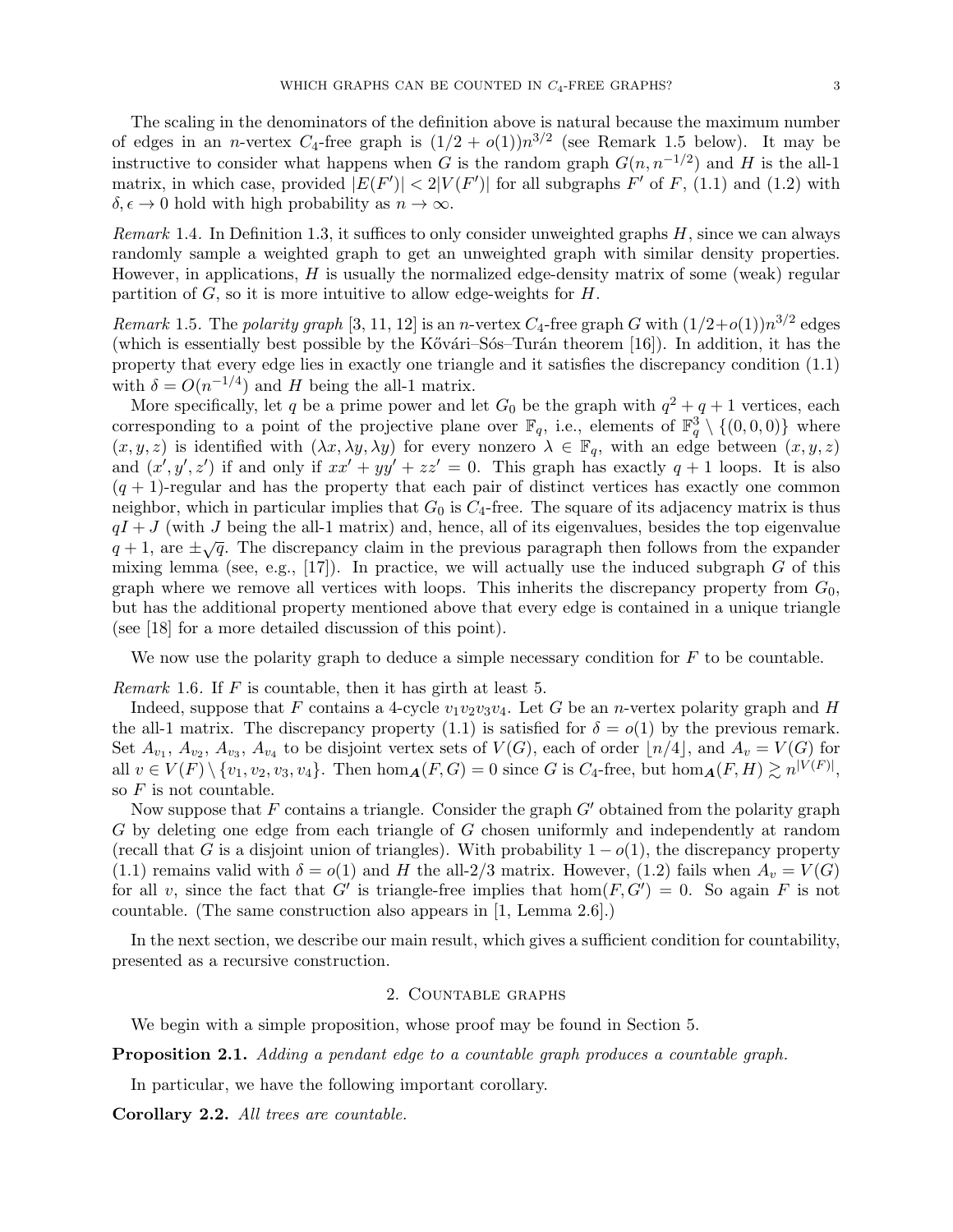It will be shown in the next section that it suffices to verify countability within *n*-vertex  $C_4$ -free It will be shown in the hext section that it suffices to verify countability within *n*-vertex degraphs G with maximum degree at most  $2\sqrt{n}$ . This makes the following definition relevant.

**Definition 2.3.** A graph F is tame if there exists a constant  $C = C(F)$  such that hom $(F, G) \le$ **Definition 2.3.** A graph T is tame if there exists a constant  $C = C(T)$  such that not<br>  $C_n^{|V(F)|-|E(F)|/2}$  for every n-vertex  $C_4$ -free graph G with maximum degree at most  $2\sqrt{n}$ .

An edgeless graph is clearly tame. Here is a sufficient recursive condition for tameness.

<span id="page-3-0"></span>**Proposition 2.4.** Let  $F$  be a tame graph. Let  $F'$  be obtained from  $F$  by either

- (a) adding a pendant edge to  $F$  (creating a single new leaf vertex) or
- (b) joining two (not necessarily distinct) vertices of  $F$  by a 3-edge path whose two intermediate vertices are new. (If the two vertices of  $F$  are the same, then the path is a triangle.)

Then  $F'$  is tame.

*Proof.* Let G be an n-vertex  $C_4$ -free graph with maximum degree at most  $2\sqrt{n}$ . It suffices to show that hom $(F', G) \leq 4\sqrt{n} \hom(F, G)$ . In case (a), this is clear, since G has maximum degree at most  $2\sqrt{n}$ . In case (b), we verify that the number of 3-edge walks between any pair of vertices (not  $2\sqrt{n}$ . In case (b), we verify that the humber of 3-edge walks between any pair of vertices (not necessarily distinct) in G is at most  $4\sqrt{n}$ . Indeed, given  $x, y \in V(G)$ , let w be a neighbor of x. If mecessarily distinct) in G is at most  $4\sqrt{n}$ . Indeed, given  $x, y \in V(G)$ , let w be a neighbor or x. In  $w \neq y$  (at most  $2\sqrt{n}$  such w), then, since G is  $C_4$ -free, there is at most one 2-edge walk from w to y. On the other hand, if  $w = y$  (at most one such w), the number of 2-edge walks from  $w = y$  back to itself is deg $(y) \leq 2\sqrt{n}$ .  $\overline{n}$ .

**Example 2.5.** All cycles are tame, since, for each  $\ell \geq 3$ , one can first build an  $(\ell - 3)$ -edge path using (a) and then complete it to an  $\ell$ -cycle using (b).

<span id="page-3-2"></span>Example 2.6. The graphs in the sequence depicted below are also tame. To see this, observe that, at each step, we add a new path with  $\ell \geq 3$  edges whose intermediate vertices are new (by again applying step (a)  $\ell - 3$  times and then applying step (b) once).



<span id="page-3-1"></span>Example 2.7.  $K_{2,3}$  is not tame. Indeed, the *n*-vertex polarity graph G has hom $(K_{2,3}, G) \ge$ hom $(K_{1,3}, G) = \sum_{x \in V(G)} \deg_G(x)^3 \gtrsim n^{5/2}$ , which is much larger than the  $Cn^2$  upper bound required for tameness.

<span id="page-3-3"></span>**Example 2.8.** Let  $K'_k$  denote the 1-subdivision of  $K_k$ . Then  $K'_k$  is tame if and only if  $k \leq 4$ . Indeed, let G be the *n*-vertex polarity graph. Then, since there is a homomorphism  $K'_k \to K_{1, {k \choose 2}}$ mapping all k vertices of the original  $K_k$  to the same vertex, we have that

$$
\hom(K'_k, G) \ge \hom(K_{1, {k \choose 2}}, G) \gtrsim n^{1 + {k \choose 2}/2}.
$$

But  $1 + {k \choose 2}$  $\binom{k}{2}/2 > k = |V(K_k')| - |E(K_k')|/2$  for  $k \geq 5$ , so  $K_k'$  is not tame. On the other hand, for  $k \leq 3$ ,  $K_k^{\tilde{I}}$  is tame due to Proposition [2.4,](#page-3-0) while, despite the fact that Proposition [2.4](#page-3-0) does not apply to  $K_4'$ , it is still tame, as may be verified by performing a case check based on which subsets of the original four vertices of  $K_4$  are mapped to the same vertex.

It will follow from our results below that every  $K'_{k}$  is countable. Therefore,  $K'_{5}$  (or  $K'_{k}$  for any  $k \geq 5$ ) is an example of a non-tame countable graph. Moreover, since, for H the all-1 matrix, the polarity graph G satisfies the discrepancy property [\(1.1\)](#page-1-2) with  $\delta = o(1)$ , we see that  $K'_{5}$  does not satisfy an "upper-bound counting lemma", i.e., [\(1.2\)](#page-1-3) with  $\geq \cdots - \epsilon$  replaced by  $\leq \cdots + \epsilon$ . That is, the  $K_5'$ -counting lemma in  $C_4$ -free graphs is truly one-sided.

We now describe an important building block in our recursive construction of countable graphs.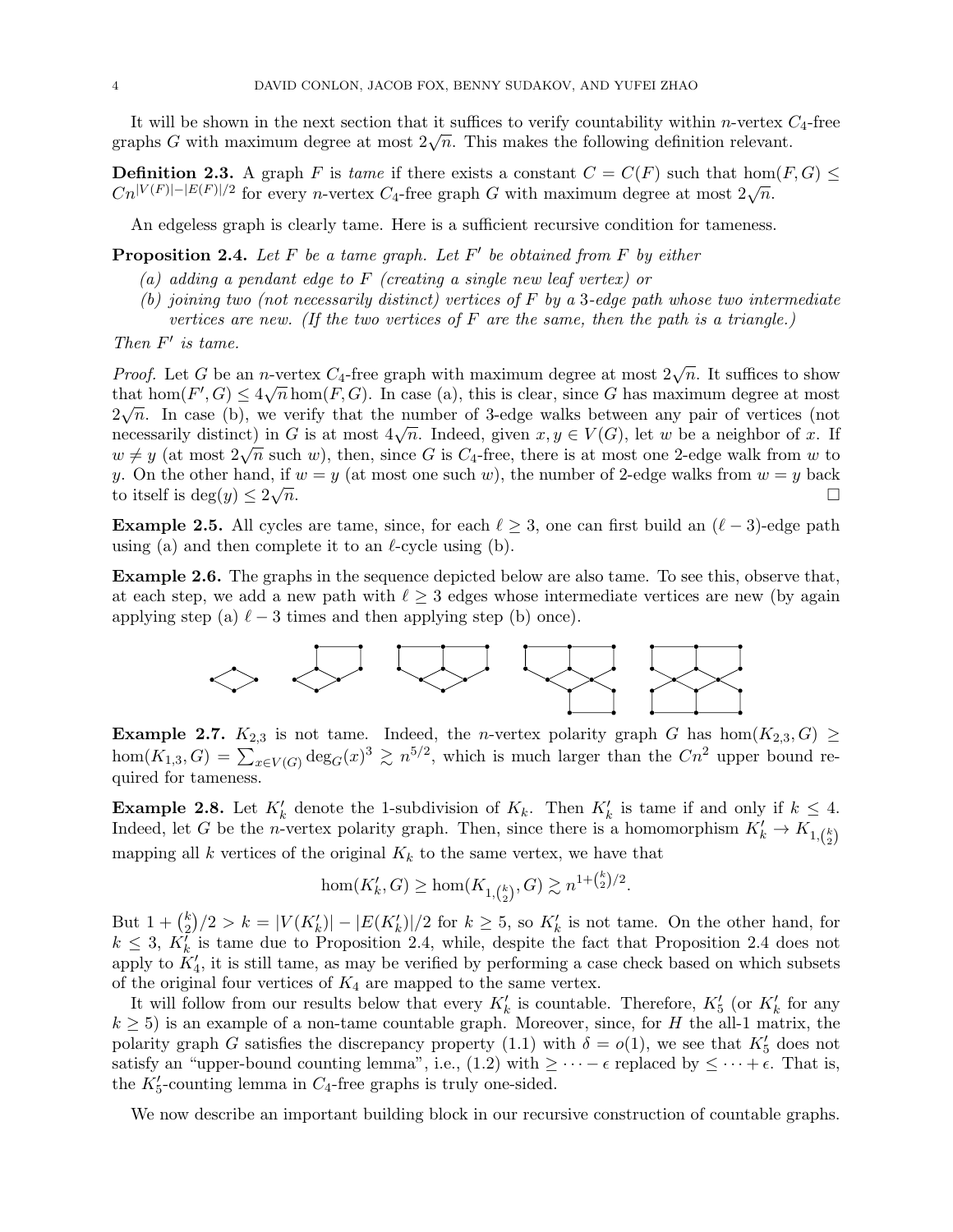**Definition 2.9.** Let F be a graph and  $I \subseteq V(F)$  an independent set. We say that F is a connector with ends I (or simply that  $(F, I)$  is a connector) if

- (a)  $F$  is countable and
- (b) the graph  $F \vee_I F$  formed by gluing two copies of F along I is tame.

Here is the simplest interesting connector.

**Example 2.10.** The 2-edge path  $v_0v_1v_2$  is a connector with ends  $\{v_0, v_2\}$ . This is illustrated below, where the ends of the connector are marked by red triangles.

 $F = \n\begin{matrix} \n\diagup \n\diagup \n\diagdown \n\end{matrix}$  F  $\vee_I F = \n\begin{matrix} \diagdown \n\diagdown \n\end{matrix}$ 

More generally, any path is a connector with ends being any independent set. However, the same statement does not extend to all trees. For instance,  $K_{1,3}$  does not give rise to a triple-ended connector, since  $K_{2,3}$  is not tame by Example [2.7.](#page-3-1)

Our main result is the following recursive construction of countable graphs. It can be visualized in terms of "islands" and "bridges." We start with several disjoint tame countable components (the islands) and join them using connectors (the bridges). The theorem then says that the resulting graph is countable.

<span id="page-4-0"></span>**Theorem 2.11.** Let F be a graph that is an edge-disjoint union of its subgraphs  $F_1, \ldots, F_k, J_1, \ldots, J_\ell$ , satisfying all of the following conditions:

- (a)  $F_1, \ldots, F_k$  are countable and vertex-disjoint;
- (b)  $F_1, \ldots, F_{k-1}$  are tame ( $F_k$  may be tame or not);
- (c) for each  $j \in [\ell], J_j$  is a connector with ends  $I_j = V(J_j) \cap V(F_1 \cup \cdots \cup F_k)$  and  $I_j$  has at most one vertex in common with each  $F_i$ ;
- (d) each pair of connectors  $J_i$  and  $J_j$  share at most one vertex and the vertex they share (if any) lies in  $I_i \cap I_j$ .

Then F is countable.

Example 2.12. The 5-cycle is countable. The "islands and bridges" decomposition is illustrated below, where each contiguous shaded region is an island. Both connectors are 2-edge-paths.



Similarly,  $\ell$ -cycles, for  $\ell \geq 5$ , can be shown to be countable by starting with two islands, one an isolated vertex, as above, and the other a path of length  $\ell - 4$ , with 2-edge-path connectors joining the endpoints of this path to the isolated vertex. As mentioned in [\[7,](#page-11-9) Footnotes 1 and 3], knowing that longer cycles can be counted allows us to extend our results [\[7,](#page-11-9) Section 1.3] about finding solutions of translation-invariant equations in Sidon sets to equations with more than five variables.

Example 2.13. Since the 5-cycle is both countable and tame, we can use it as an island to build up further countable graphs. For example, connecting a pair of 5-cycles using 2-edge-path connectors, as shown below, yields a new countable graph.

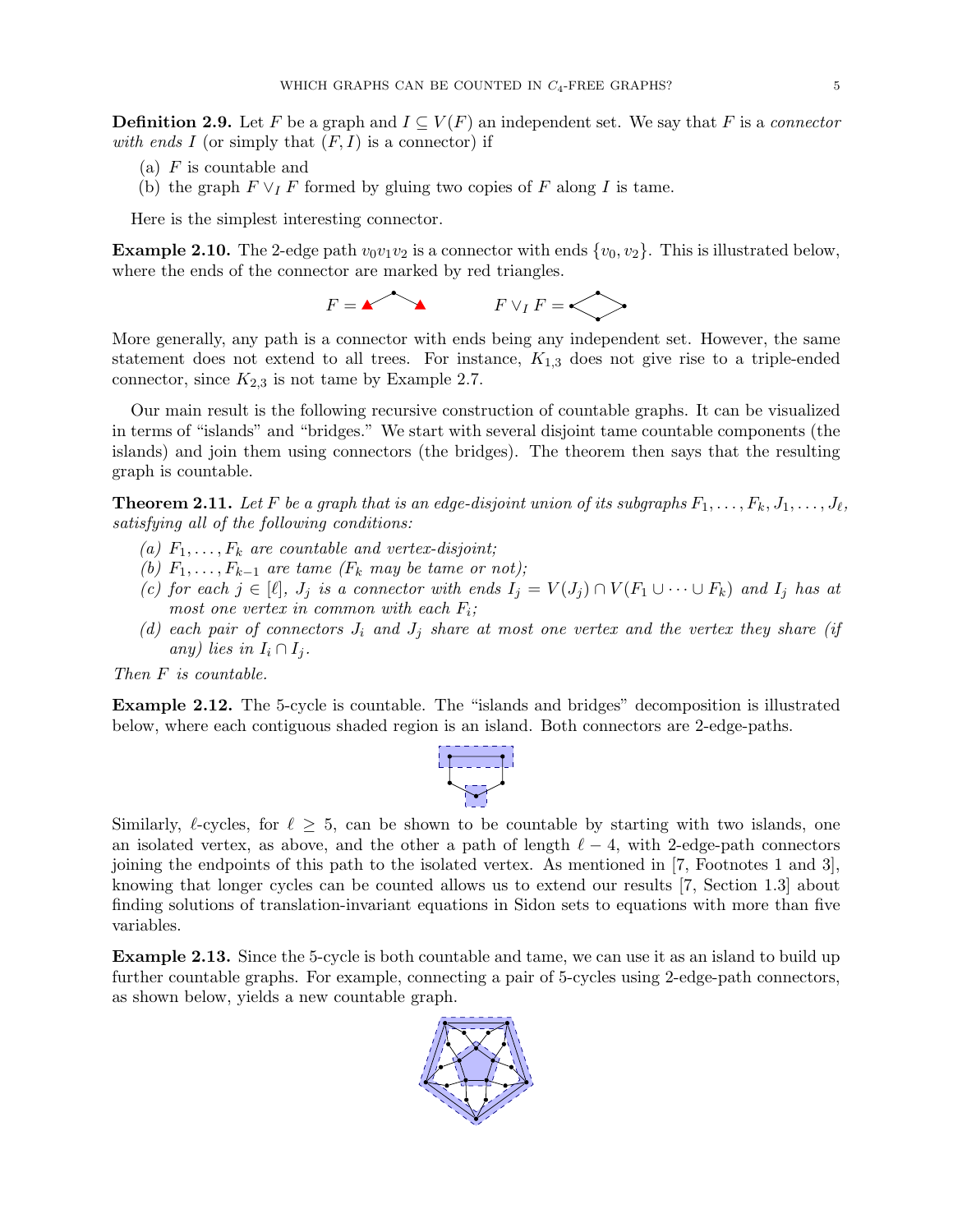Example 2.14. Using that the 5-cycle is countable and tame, we see that the following graph is also countable, again with the islands shaded:



This graph is also tame by Proposition [2.4,](#page-3-0) so we can repeat the process to show that the following graph (and any longer chain of 5-cycles) is tame and countable.



Example 2.15. The following graph is a connector (with the ends again marked by red triangles):

<span id="page-5-0"></span>
$$
\begin{array}{|c|c|c|}\n\hline\n\end{array}\n\tag{2.1}
$$

Indeed, we saw in the last example that this graph is countable, while the graph formed by gluing two copies along the ends, as shown below, is tame by Example [2.6.](#page-3-2)



Similarly, we can check that the following graph (and any longer chain of 5-cycles) is a multi-ended connector:



Example 2.16. The following graph is countable (one of the connectors is a 2-edge-path, while the other is  $(2.1)$ :



We can extend this example further. Since the above graph is countable, we can use Proposition [2.4](#page-3-0) to verify that, with the ends as marked, it is also a connector:



Using this connector, we deduce that the following graph is countable:



<span id="page-5-1"></span>Similar inductive arguments allow us to prove the countability of many other graphs of girth at least 5. However, as we shall explain in more detail in the concluding remarks, we are far from a classification. For instance, our methods seem insufficient for showing that 3-regular graphs such as those below are countable.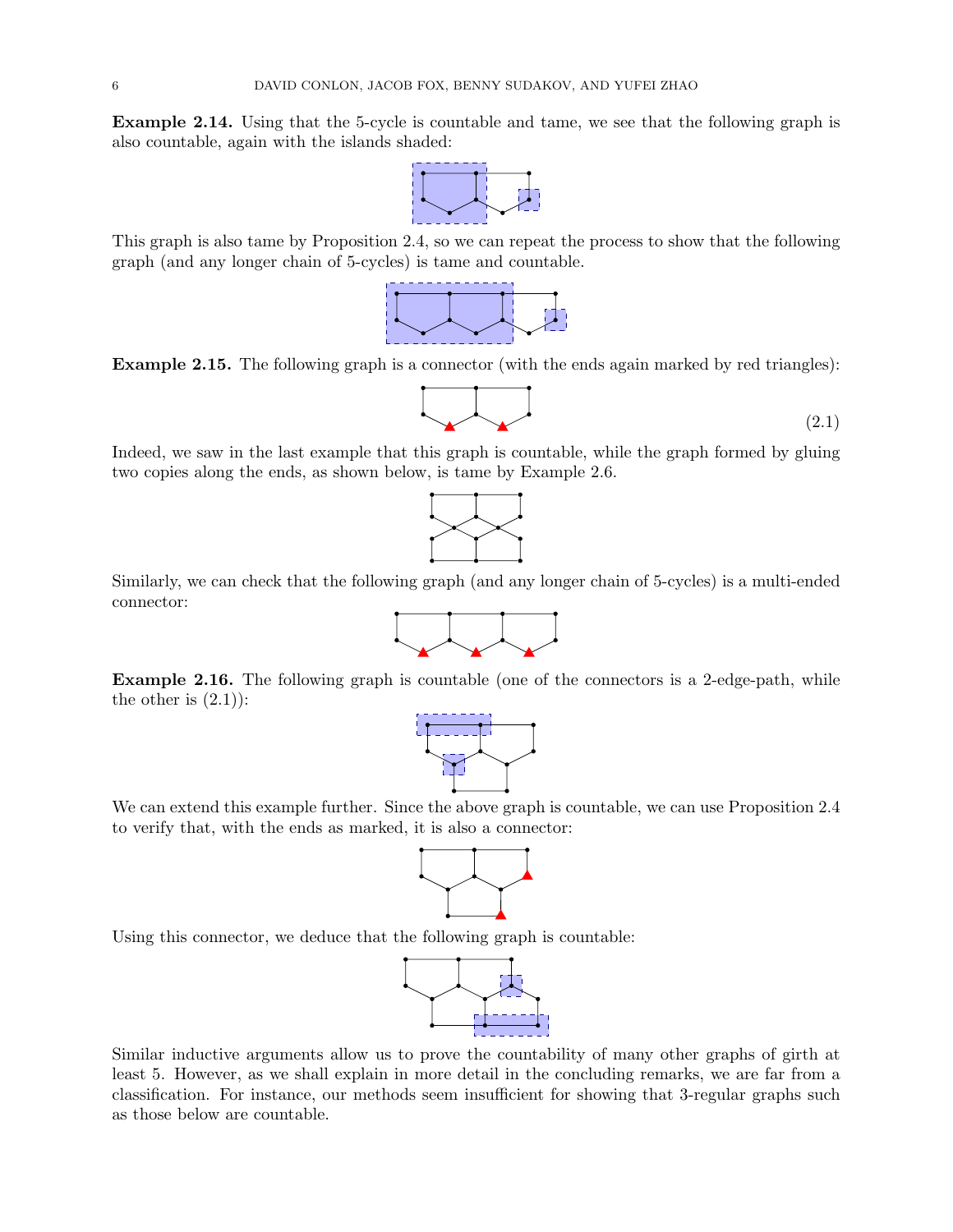Open Problem 2.17. Are the dodecahedral and Petersen graphs, shown below, countable?



In the remainder of the article, we prove Proposition [2.1](#page-2-1) and Theorem [2.11.](#page-4-0)

## 3. Trimming high-degree vertices

In this brief section, we show that in the definition of countability, Definition [1.3,](#page-1-0) we can restrict to considering n-vertex  $C_4$ -free graphs G satisfying an additional maximum degree assumption, to considering *n*-vertex  $C_4$ -iree graphs G satisfying an additional maximum degree assumption, namely, that G has maximum degree at most  $2\sqrt{n}$ , without affecting the family of graphs which are countable.

**Lemma 3.1.** Let G be a graph on a vertex set V of size n and let  $H \in [0,1]^{V \times V}$  be a symmetric matrix such that

<span id="page-6-0"></span>
$$
\left| \frac{e_G(A, B)}{n^{3/2}} - \frac{e_H(A, B)}{n^2} \right| \le \delta \qquad \text{for all } A, B \subseteq V. \tag{3.1}
$$

Let  $S = \{v \in V : \deg_G(v) \leq 2\sqrt{n}\}\$ and let G' be the subgraph of G with the same vertex set V but only keeping edges with both endpoints in S. Then

$$
\left|\frac{e_{G'}(A,B)}{n^{3/2}} - \frac{e_H(A,B)}{n^2}\right| \le 3\delta \quad \text{for all } A, B \subseteq V.
$$

*Proof.* Write  $\overline{S} = V \setminus S$ . Applying [\(3.1\)](#page-6-0) to  $(A, B) = (\overline{S}, V)$ , we have

$$
\delta n^2 \ge \sqrt{n} e_G(\overline{S}, V) - e_H(\overline{S}, V) \ge \sqrt{n} \cdot 2\sqrt{n} |\overline{S}| - |\overline{S}| |V| = n|\overline{S}|,
$$

so  $|\overline{S}| \leq \delta n$ . For any  $A, B \subseteq V$ , writing  $A' = A \cap S$  and  $B' = B \cap S$ , we have  $e_{G'}(A, B) = e_G(A', B')$ , so

$$
\begin{aligned} \left| \sqrt{n} e_{G'}(A,B) - e_H(A,B) \right| &= \left| \sqrt{n} e_G(A',B') - e_H(A',B') + e_H(A',B') - e_H(A,B) \right| \\ &\le \left| \sqrt{n} e_G(A',B') - e_H(A',B') \right| + \left( |A \setminus A'| + |B \setminus B'| \right) n \\ &\le \delta n^2 + 2|\overline{S}|n \le 3\delta n^2. \end{aligned}
$$

## 4. NOTATION AND SETUP

Given a graph F, a vertex weight function on F (sometimes we say "on  $V(F)$ ", as graphs and their vertex sets are interchangeable for this purpose) is a collection  $\alpha = (\alpha_v)_{v \in V(F)}$  of functions  $\alpha_v: V \to [0, 1]$  indexed by v. It will be important for our arguments that each  $\alpha_v$  takes values in [0, 1] and not in some wider range.

Let  $x = (x_v)_{v \in V(F)} \in V^{V(F)}$  with  $x_v \in V$ . For each  $S \subseteq V(F)$ , we write  $x_S = (x_v)_{v \in S}$  for its projection onto the coordinates indexed by  $S$ . To avoid notational clutter, we will sometimes write a subgraph as the subscript rather than its vertex set. For example, if  $F'$  is a subgraph of  $F$  and  $S \subseteq V(F)$ , then we write  $x_{F'} = x_{V(F')}$ ,  $x_{F\setminus F'} = x_{V(F)\setminus V(F')}$ , and  $x_{F\setminus S} = x_{V(F)\setminus S}$ .

Given a function  $f: V^S \to \mathbb{R}$ , we write

$$
\int f(x_S)dx_S = |V|^{-|S|} \sum_{x_S \in V^S} f(x_S).
$$

Furthermore, given a vertex weight function  $\alpha = (\alpha_v)_{v \in S}$  on S, we write

$$
\int f(x_S) d^{\alpha} x_S = \int f(x_S) \prod_{v \in S} \alpha_v(x_v) dx_S.
$$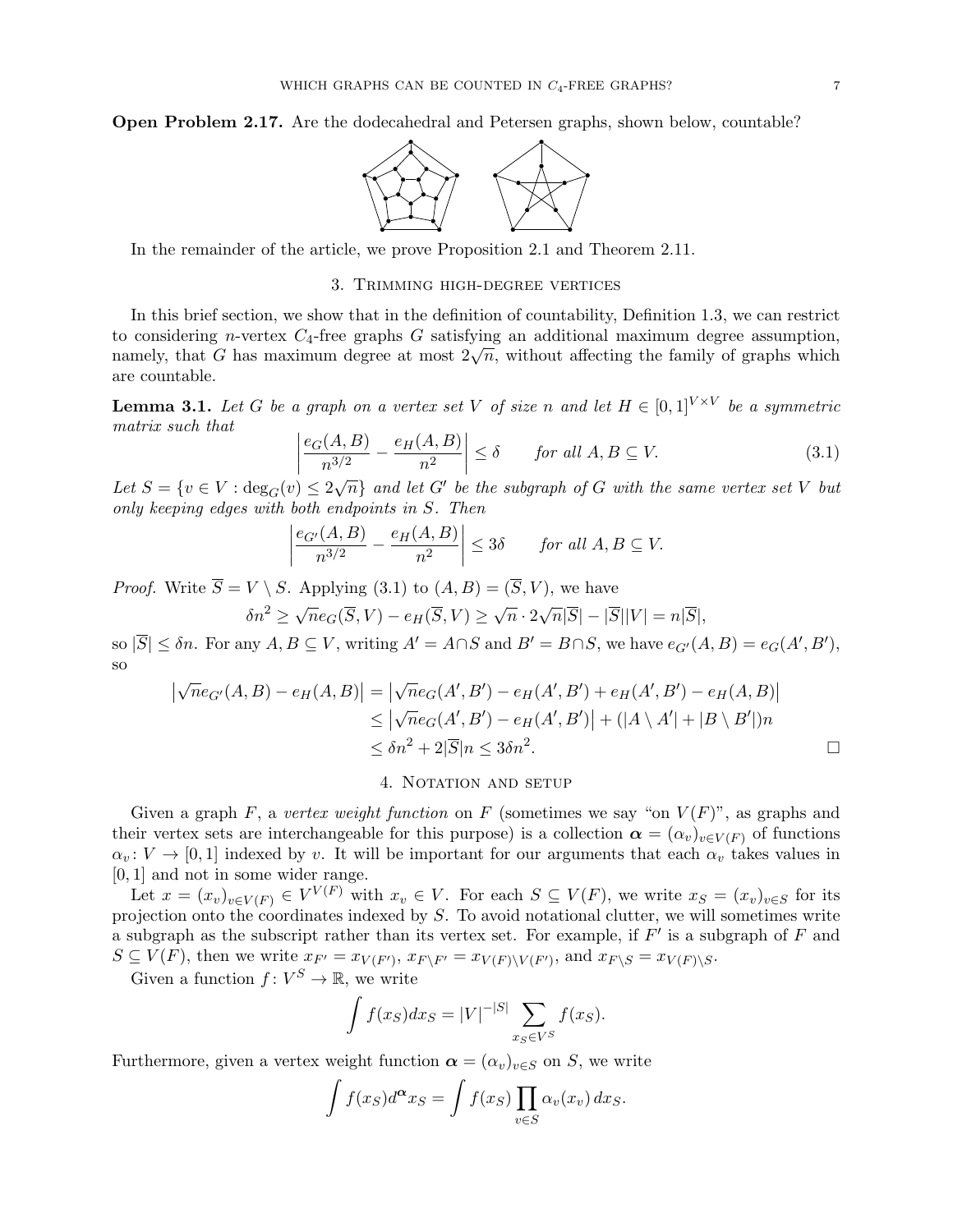Given a symmetric function  $g: V \times V \to \mathbb{R}$  and  $x \in V^{V(F)}$ , we define  $g_F: V^{V(F)} \to \mathbb{R}$  by

$$
g_F(x) = \prod_{uv \in F} g(x_u, x_v).
$$

Given  $S \subseteq V(F)$  and a vertex weight function  $\alpha$  on  $F \setminus S$ , we define  $g_{F,S} : V^S \to \mathbb{R}$  by

$$
g_{F,S}^{\alpha}(x_S) = \int g_F(x_F) d^{\alpha} x_{F\setminus S},
$$

which (up to normalization) corresponds to counting homomorphisms  $F \to G$  where the image of S is  $x<sub>S</sub>$  and the remaining vertices of F are weighted by  $\alpha$ . Such quantities also arise naturally when using flag algebras. Finally, given a vertex weight function  $\alpha$  on F, we write

$$
t^{\alpha}(F,g) = g_{F,\emptyset}^{\alpha} = \int \prod_{uv \in F} g(x_u, x_v) \prod_{v \in V(F)} (\alpha_v(x_v) dx_v),
$$

which is the  $\alpha$ -weighted homomorphism density of F in q.

It will also be convenient to allow our weight function notation to be a little more flexible, in the sense that we automatically ignore uninvolved vertices. For example, if  $\alpha$  is a vertex weight function on F and F' is a subgraph on a proper vertex subset, then we still write  $t^{\alpha}(F', g)$  and  $d^{\boldsymbol{\alpha}} x_{F'}$  with the understanding that  $\boldsymbol{\alpha}$  is now restricted to the vertex set of F'. This way we do not always have to specify the set of vertices that the weight function is defined on.

Both the discrepancy condition  $(1.1)$  and the counting lemma conclusion  $(1.2)$  can be equivalently rephrased in terms of weight functions  $\alpha$  rather than product sets  $A$ . The extra flexibility allowed by considering [0, 1]-valued weight functions will be helpful in our proofs. To see the equivalence, note that, with the function  $g = \sqrt{n}G$  (here we view  $G: V \times V \rightarrow \{0,1\}$  as the edge-indicator function of the graph  $G$ , we have

$$
\frac{\hom_{\mathbf{A}}(F,G)}{n^{|V(F)|-|E(F)|/2}} = t^{\alpha}(F,g)
$$

for the vertex weight function  $\alpha$  on F which is equal to the indicator function of A (i.e.,  $\alpha_v(x) = 1$ ) if  $x \in A_v$  and 0 otherwise). Likewise, for  $h = H$ ,

$$
\frac{\hom_{\mathbf{A}}(F,H)}{n^{|V(F)|}} = t^{\alpha}(F,h).
$$

Hence, the counting lemma conclusion [\(1.2\)](#page-1-3), that

$$
\frac{\hom_{\boldsymbol{A}}(F,G)}{n^{|V(F)|-|E(F)|/2}} \ge \frac{\hom_{\boldsymbol{A}}(F,H)}{n^{|V(F)|}} - \epsilon,
$$

is equivalent to the statement that

<span id="page-7-0"></span>
$$
t^{\alpha}(F,g) \ge t^{\alpha}(F,h) - \epsilon \tag{4.1}
$$

for any  $\{0,1\}$ -valued vertex weight function  $\alpha$ . Since  $t^{\alpha}(F,g) - t^{\alpha}(F,h)$  is a multilinear function of the values  $(\alpha_v(x))_{v\in F,x\in V}$ , the extrema of the function are attained when  $\alpha_v(x) \in \{0,1\}$  for all  $v \in F$  and  $x \in V$ . This shows that the counting lemma conclusion [\(1.2\)](#page-1-3) is equivalent to the statement that [\(4.1\)](#page-7-0) holds for all vertex weight functions.

By the same argument, the discrepancy condition [\(1.1\)](#page-1-2), that

$$
\left|\frac{e_G(A,B)}{n^{3/2}} - \frac{e_H(A,B)}{n^2}\right| \le \delta \quad \text{for all } A, B \subseteq V,
$$

is equivalent to

$$
\left| \int (g-h)(x,y)\alpha_1(x)\alpha_2(y)dxdy \right| \le \delta \quad \text{for all } \alpha_1, \alpha_2 \colon V \to [0,1].
$$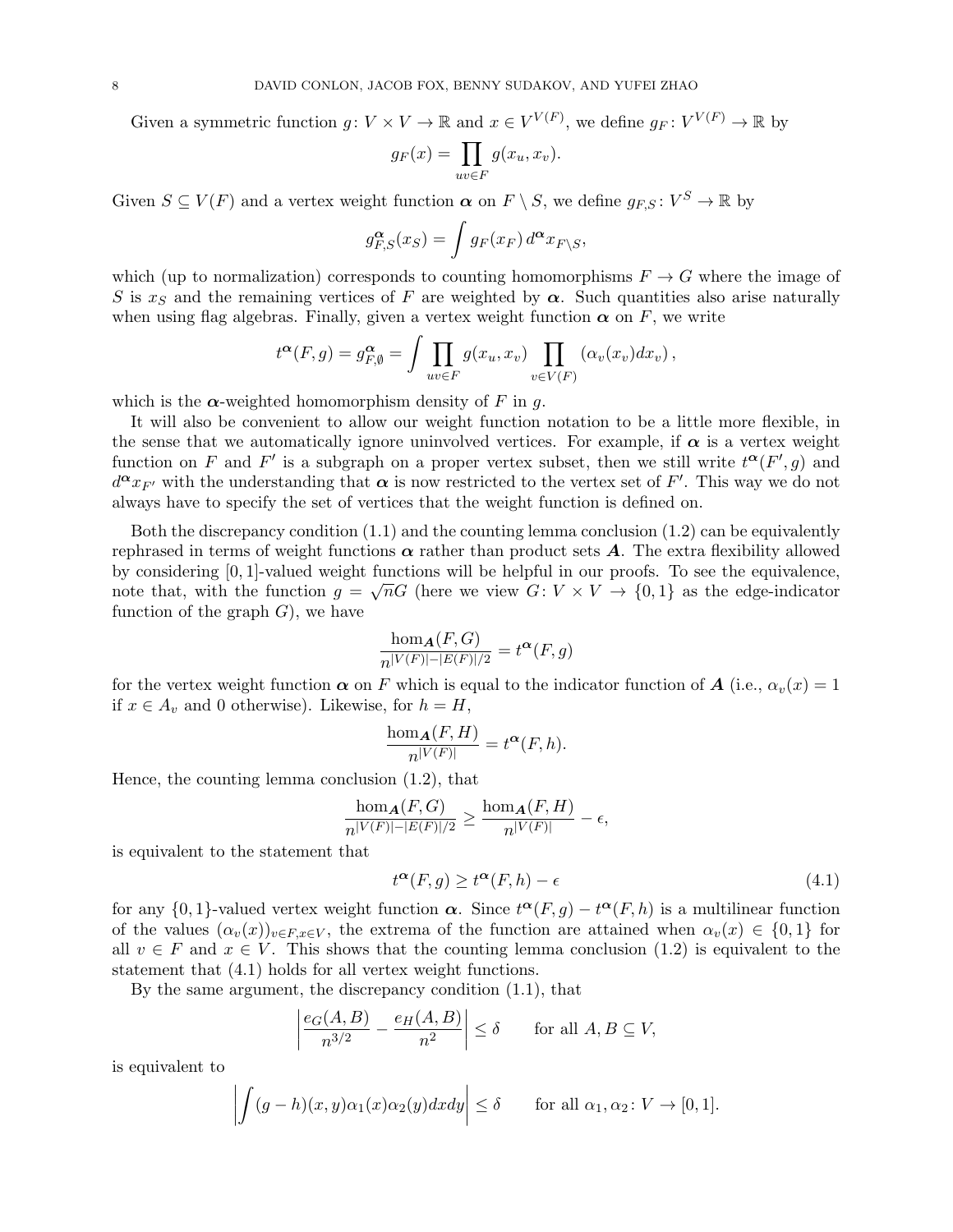In fact, (thanks to the trimming step in the previous section) from now on we will only need the one-sided discrepancy hypothesis

<span id="page-8-1"></span>
$$
\int g(x,y)\alpha_1(x)\alpha_2(y)dxdy \ge \int h(x,y)\alpha_1(x)\alpha_2(y)dxdy - \delta \quad \text{for all } \alpha_1, \alpha_2 \colon V \to [0,1]. \tag{4.2}
$$

Summary of what needs to be proved. To prove that  $F$  is countable, it suffices to show that there is a constant  $c > 0$  such that for every  $\epsilon > 0$  there exists  $\delta > 0$  satisfying the following. Let G be an *n*-vertex  $C_4$ -free graph on vertex set V with maximum degree at most  $2\sqrt{n}$ . Let  $g = c\sqrt{n}G$ and let  $h: V \times V \rightarrow [0, 1]$  be a symmetric function satisfying [\(4.2\)](#page-8-1). Then, for every vertex weight function  $\alpha$  on F, one has [\(4.1\)](#page-7-0).

The reason that we scale by a factor of c in defining q is so that the various tameness hypotheses on subgraphs of G can be made to have the form  $t(F', g) \leq 1$ . Furthermore, as long as  $c \leq 1/2$ , on subgraphs of G can be made to have the form  $\iota(r, g) \leq 1$ . Further the hypothesis that G has maximum degree at most  $2\sqrt{n}$  implies that

<span id="page-8-2"></span>
$$
\int g(x, y) dy \le 1 \qquad \text{for all } x \in V. \tag{4.3}
$$

# 5. Counting lemma proofs

<span id="page-8-0"></span>We follow without further comment the framework discussed in the previous section.

*Proof of Proposition [2.1](#page-2-1) (adding a pendant edge preserves countability).* Let F be a graph with a leaf vertex u. Let  $F'$  be F with u removed and assume that  $F'$  is countable. Suppose that

<span id="page-8-4"></span>
$$
\int g(x,y)\alpha_1(x)\alpha_2(y)dxdy \ge \int h(x,y)\alpha_1(x)\alpha_2(y)dxdy - \epsilon \tag{5.1}
$$

for all  $\alpha_1, \alpha_2 \colon V \to [0, 1]$ . Since F' is countable, we may also assume that

<span id="page-8-3"></span>
$$
t^{\alpha'}(F',g) \ge t^{\alpha'}(F',h) - \epsilon
$$
\n(5.2)

for every vertex weight function  $\alpha'$  on  $F'$ .

It suffices to show that these two inequalities imply that

<span id="page-8-5"></span>
$$
t^{\alpha}(F,g) \ge t^{\alpha}(F,h) - 2\epsilon \tag{5.3}
$$

for every vertex weight function  $\alpha$  on F. For this, define a vertex weight function  $\alpha'$  on F' by  $\alpha'_v = \alpha_v$  unless v is the neighbor v of u, in which case  $\alpha'_v(x_v) = \alpha_v(x_v) \int g(x_v, x_u) \alpha_u(x_u) dx_u \in [0, 1]$ by [\(4.3\)](#page-8-2). Then, by [\(5.2\)](#page-8-3) applied with this  $\alpha'$ ,

$$
t^{\alpha}(F,g) = t^{\alpha'}(F',g) \ge t^{\alpha'}(F',h) - \epsilon.
$$

Furthermore, we have

$$
t^{\alpha'}(F',h) = \int h_{F',v}^{\alpha}(x_v)g(x_v, x_u)\alpha_u(x_u)\alpha_v(x_v) dx_u dx_v
$$
  
\n
$$
\geq \int h_{F',v}^{\alpha}(x_v)h(x_v, x_u)\alpha_u(x_u)\alpha_v(x_v) dx_u dx_v - \epsilon
$$
  
\n
$$
= t^{\alpha}(F,h) - \epsilon,
$$

where the inequality step uses  $(5.1)$ . Combining the last two displayed inequalities yields  $(5.3)$ , as desired.

*Proof of Theorem [2.11](#page-4-0) (islands and bridges)*. By the tameness assumptions, we can choose a sufficiently small constant  $c \in (0,1]$  (depending only on F) such that, setting  $g = c\sqrt{n}G: V \times V \rightarrow$  $[0, \infty)$ , we have

<span id="page-8-6"></span>
$$
t(F_i, g) \le 1 \text{ for all } i \in [k-1] \quad \text{ and } \quad t(J_j \vee_{I_j} J_j, g) \le 1 \text{ for all } j \in [\ell]. \tag{5.4}
$$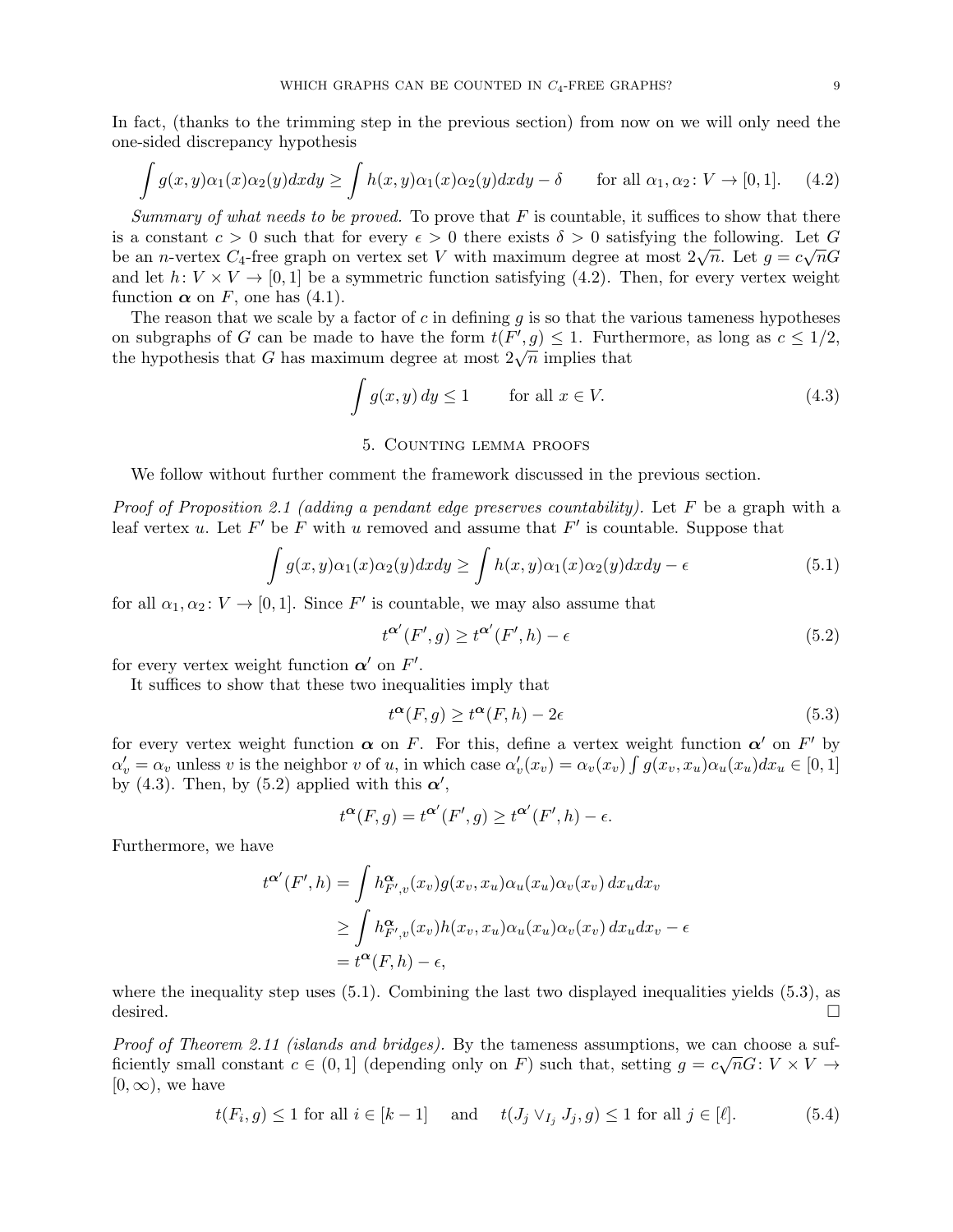Let  $\epsilon \in (0,1]$  and let

<span id="page-9-1"></span>
$$
\eta_i = \epsilon^{2^i} \text{ for each } i \in [\ell] \quad \text{ and } \quad \eta = \epsilon^{2^{\ell+1}}. \tag{5.5}
$$

By the countability assumption on  $F_1, \ldots, F_k, J_1, \ldots, J_\ell$  it suffices to show that if  $h: V \times V \to [0, 1]$ satisfies

<span id="page-9-0"></span>
$$
t^{\alpha}(L,g) \ge t^{\alpha}(L,h) - \eta \tag{5.6}
$$

for each  $L \in \{F_1, \ldots, F_k, J_1, \ldots, J_\ell\}$  and vertex weight function  $\alpha$  on L, then

<span id="page-9-3"></span>
$$
t^{\alpha}(F,g) \ge t^{\alpha}(F,h) - (2\ell + k)\epsilon,
$$
\n(5.7)

for every vertex weight function  $\alpha$  on F.

Write

$$
f_{\leq t}(x) = \begin{cases} f(x) & \text{if } f(x) \leq t, \\ 0 & \text{otherwise} \end{cases} \quad \text{and} \quad f_{>t}(x) = \begin{cases} f(x) & \text{if } f(x) > t, \\ 0 & \text{otherwise.} \end{cases}
$$

For each connector  $(J, I) = (J_j, I_j)$  (temporarily dropping the subscript j to avoid notational clutter), writing

$$
g_{J,I,>\delta^{-1}}^{\pmb{\alpha}}=(g_{J,I}^{\pmb{\alpha}})_{>\delta^{-1}},
$$

we have, using  $t(J \vee I, g) \leq 1$  from [\(5.4\)](#page-8-6), that

$$
\int g_{J,I,>\delta^{-1}}^{\alpha}(x_I) d^{\alpha} x_I \le \delta \int g_{J,I}^2(x_I) d^{\alpha} x_I \le \delta t(J \vee_I J, g) \le \delta.
$$

Thus, using  $(5.6)$ ,

<span id="page-9-2"></span>
$$
\int g_{J,I,\leq \delta^{-1}}^{\alpha}(x_I) d^{\alpha} x_I \geq \left( \int g_{J,I}^{\alpha}(x_I) d^{\alpha} x_I \right) - \delta \geq \left( \int h_{J,I}^{\alpha}(x_I) d^{\alpha} x_I \right) - \eta - \delta. \tag{5.8}
$$

Step I. Swapping out the islands one at a time.

Write  $F' = \bigcup_i F_i$  (islands without connectors). We have

$$
t^{\alpha}(F,g) = \int g_F(x_F) d^{\alpha} x_F
$$
  
= 
$$
\int \prod_{i=1}^k g_{F_i}(x_{F_i}) \prod_{j=1}^{\ell} g_{J_j, I_j}^{\alpha}(x_{I_j}) d^{\alpha} x_{F'}
$$
  

$$
\geq \int \prod_{i=1}^k g_{F_i}(x_{F_i}) \prod_{j=1}^{\ell} g_{J_j, I_j, \leq \eta_j^{-1}}^{\alpha}(x_{I_j}) d^{\alpha} x_{F'}
$$
  
= 
$$
\int \left( \int g_{F_k}(x_{F_k}) \prod_{j=1}^{\ell} g_{J_j, I_j, \leq \eta_j^{-1}}^{\alpha}(x_{I_j}) d^{\alpha} x_{F_k} \right) \prod_{i=1}^{k-1} (g_{F_i}(x_{F_i}) d^{\alpha} x_{F_i}).
$$

Now, using [\(5.6\)](#page-9-0) for  $F_k$  and noting that the inner integral inside the parenthesis has the form  $\int g_{F_k}(x_{F_k}) d^{\bm{\alpha}'} x_{F_k} \cdot \prod_{j=1}^{\ell} \eta_j^{-1}$  for some other vertex weight function  $\bm{\alpha}'$  (absorbing the connector factors by using the fact that each connector uses at most one vertex from the island  $F_k$ ), we have, continuing from above, that the last expression is

$$
\geq \int \left( \int h_{F_k}(x_{F_k}) \prod_{j=1}^{\ell} g_{J_j, I_j, \leq \eta_j^{-1}}^{\alpha}(x_{I_j}) d^{\alpha} x_{F_k} - \eta \prod_{j=1}^{\ell} \eta_j^{-1} \right) \prod_{i=1}^{k-1} (g_{F_i}(x_{F_i}) d^{\alpha} x_{F_i}).
$$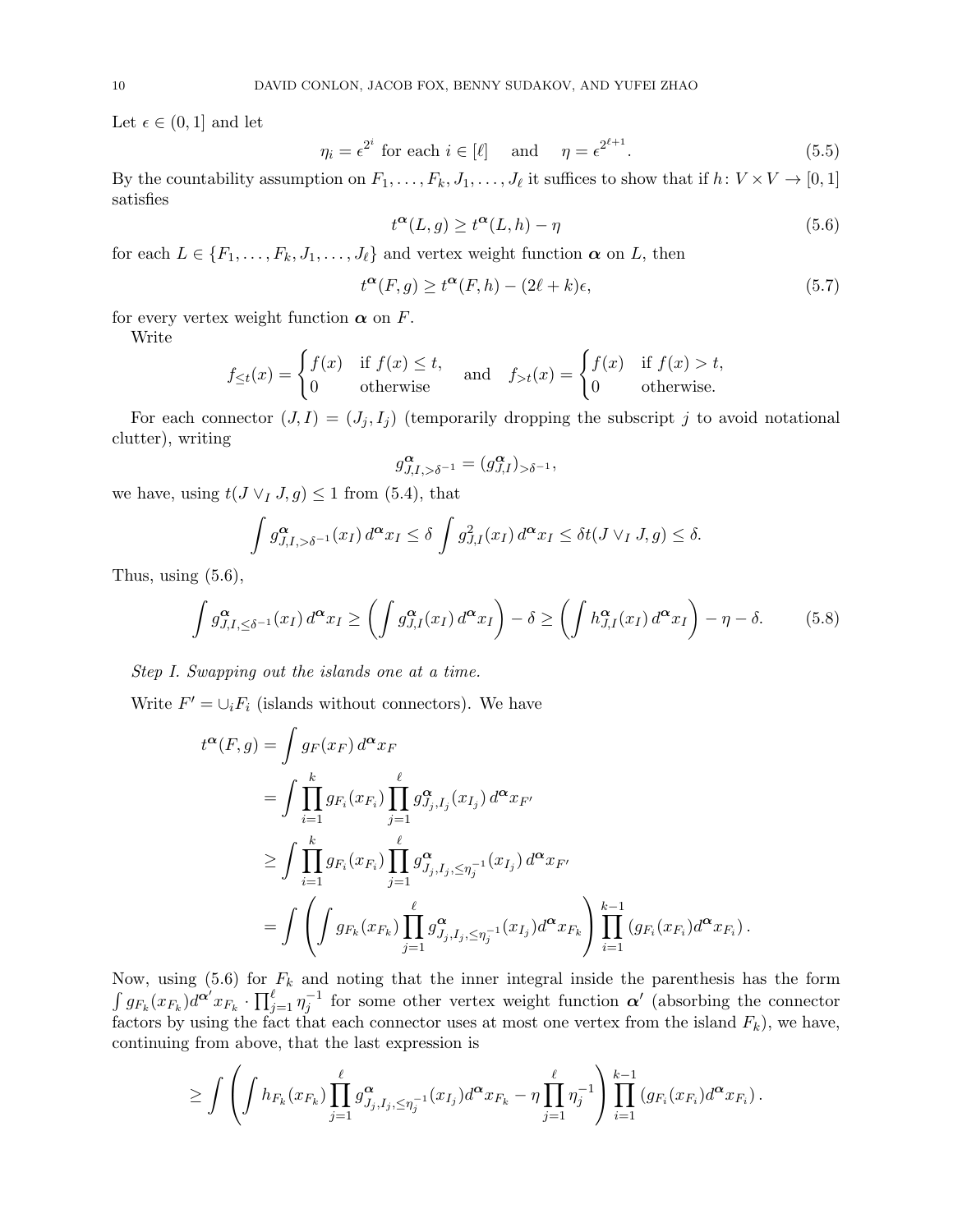Since  $\eta \prod_{j=1}^{\ell} \eta_j^{-1} \leq \epsilon$  by [\(5.5\)](#page-9-1) and  $\int g_{F_i}(x_{F_i}) d^{\alpha} x_{F_i} \leq t(F_i, g) \leq 1$  for each  $i \in [k-1]$  by [\(5.4\)](#page-8-6), we can continue the above as

$$
\geq \int h_{F_k}(x_{F_k}) \prod_{i=1}^{k-1} g_{F_i}(x_{F_i}) \prod_{j=1}^{\ell} g_{J_j, I_j, \leq \eta_j^{-1}}^{\alpha}(x_{I_j}) d^{\alpha} x_{F'} - \epsilon.
$$

We can now repeat this process to successively replace each remaining  $g_{F_i}$  factor by  $h_{F_i}$ , losing at most an additive error of  $\epsilon$  at each step. (Note that even though we do not assume that  $t(F_k, g) \leq 1$ , it is no longer needed, since what matters from now on is that  $t(F_k, h) \leq 1$  and this is automatically true for h, which takes values in  $[0, 1]$ . We may therefore continue the above as

$$
\geq \int \prod_{i=1}^k h_{F_i}(x_{F_i}) \prod_{j=1}^\ell g_{J_j,I_j,\leq \eta_j^{-1}}^\alpha(x_{I_j}) d^\alpha x_{F'}-k\epsilon.
$$

Step II. Swapping out the connectors one at a time.

Continuing, we have, applying [\(5.8\)](#page-9-2) to replace  $g_{\tau}^{\alpha}$  $\frac{\alpha}{J_{\ell},I_{\ell},\leq \eta_{\ell}^{-1}}(x_{I_{\ell}})$  by  $h^{\alpha}_{J_{\ell},I_{\ell}}(x_{J_{\ell}})$  (here we are applying [\(5.8\)](#page-9-2) for each fixed  $x_{F\setminus J_\ell}$  and with a different  $\alpha$  which absorbs additional factors; this step works only because each  $J_{\ell}$  intersects each of  $F_1, \ldots, F_k, J_1, \ldots, J_{\ell-1}$  in at most one vertex and all these intersections are contained in  $I_{\ell}$ ), that the last expression above is

$$
\geq \int \prod_{i=1}^k h_{F_i}(x_{F_i}) \cdot h_{J_{\ell},I_{\ell}}^{\alpha}(x_{I_{\ell}}) \prod_{j=1}^{\ell-1} g_{J_j,I_j,\leq \eta_j^{-1}}^{\alpha}(x_{I_j}) d^{\alpha} x_{F'} - (\eta + \eta_{\ell}) \prod_{j=1}^{\ell-1} \eta_j^{-1} - k\epsilon.
$$

We have  $(\eta + \eta_\ell) \prod_{j=1}^{\ell-1} \eta_j^{-1} \leq 2\epsilon$  by [\(5.5\)](#page-9-1). Continuing, we can replace  $g_{\overline{L}}^{\alpha}$  $\sum_{j,j,I_j,\leq \eta_j^{-1}}^{\alpha} (x_{I_j})$  by  $h^{\alpha}_{J_j,I_j}(x_{I_j})$ one at a time in *decreasing order of j*, so that the additive error at *j* is at most  $(\eta + \eta_j)\eta_1^{-1} \cdots \eta_{j-1}^{-1} \le$  $2\epsilon$  (this is why we need  $\eta_1, \ldots, \eta_\ell$  to be rapidly decreasing). Finally, we can continue the above as

$$
\geq \int \prod_{i=1}^k h_{F_i}(x_{F_i}) \prod_{j=1}^\ell h_{J_j, I_j}^{\alpha}(x_{I_j}) d^{\alpha} x_{F'} - (k+2\ell)\epsilon
$$
  
=  $t^{\alpha}(F, h) - (k+2\ell)\epsilon$ ,

thereby proving  $(5.7)$ .

#### 6. Concluding remarks

We conclude by exploring some of the problems that arose from our study of countability.

Classifying countable graphs. We have made partial progress on our Question [1.1](#page-1-4) by producing a family of graphs  $F$  for which there is an  $F$ -counting lemma in  $C_4$ -free graphs. However, our results are likely far from a complete classification. We saw one necessary condition on any such  $F$  in Remark [1.6,](#page-2-2) namely, that  $F$  should have girth at least 5. It also seems necessary that the 2-density of F should be less than 2, that is, that any subgraph F' of F should satisfy  $|E(F')| \leq 2|V(F')|-4$ . In particular, this would imply that any d-regular countable graph has  $d \leq 3$ .

Though not a formal proof, the intuition here is that the number of copies of  $F'$  in our  $C_4$ -free graph should not be smaller than the number of edges (otherwise, we can delete all copies of  $F'$ , and hence  $F$ , by removing an edge from each copy) and, for a random graph of the same density  $n^{-1/2}$ , the condition that the 2-density be less than 2 is necessary for this to hold. Most likely, the true conditions for countability are even more stringent than this argument suggests. Perhaps resolving the cases highlighted in Open Problem [2.17](#page-5-1) would be a good starting point for further progress.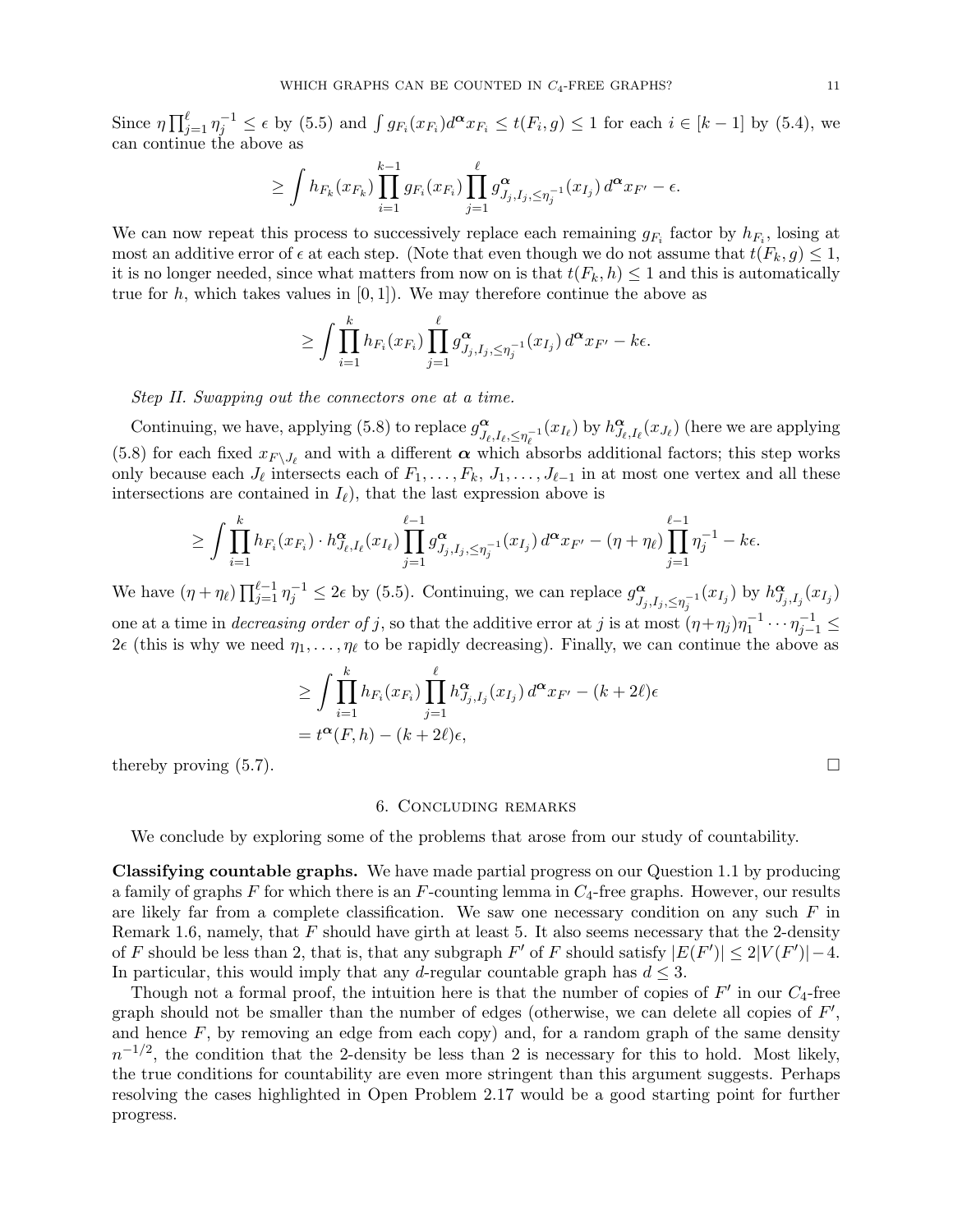We remark in passing that we expect any progress on Question [1.1](#page-1-4) to also impinge on the closely related question where we assume that there are  $o(n^2)$  copies of  $C_4$  in our *n*-vertex graph rather than none. Indeed, the arguments in  $[7]$  showing that  $C_5$  is countable apply in this more general situation and the proofs here may also be adapted to this context. We suspect that the same will be true of any countable graph.

Variations on countability. There are several variants of our basic question which may be interesting. For instance, for which graphs  $F$  is there a two-sided counting lemma in  $C_4$ -free graphs? Our results are fundamentally one-sided, so new ideas are probably necessary to make progress on this question. However, we do know that for  $F$  to satisfy a two-sided counting lemma, it must, at the very least, be tame. As observed in Example [2.8,](#page-3-3) this already rules out two-sided counting for the family of subdivisions  $K'_t$  with  $t \geq 5$ .

Another natural variant is to ask which graphs  $F$  have an  $F$ -counting lemma in  $H$ -free graphs when H is a bipartite graph other than  $C_4$ ? Our arguments apply just as well to  $K_{2,t}$ -free graphs as they do to  $C_4$ -free graphs, but further extensions are less obvious. We do expect our methods to extend to prove counting lemmas in  $C_{2k}$ -free graphs for any  $k \geq 3$ , but here the real difficulty passes back to the regularity side. Indeed, in order to apply a  $C_{2k+1}$ -counting lemma in  $C_{2k}$ -free graphs to prove a corresponding removal lemma, we also need to show that any regular partition of a  $C_{2k}$ -free graph has few edges between irregular pairs. However, we do not at present know how to do this for any  $k \geq 3$ . As in [\[7\]](#page-11-9), resolving this issue would have several consequences. To give just one example, it would allow us to show that any 3-uniform hypergraph with  $n$  vertices and girth greater than  $2k+1$  has  $o(n^{1+1/k})$  edges, extending both the classic Ruza–Szemerédi theorem [\[19\]](#page-12-8), which is equivalent to the case  $k = 1$ , and a recent result of the authors [\[7,](#page-11-9) Corollary 1.10] resolving the case  $k = 2$ .

## **ACKNOWLEDGMENTS**

Part of this work was completed in the summer of 2019 while Yufei Zhao was generously hosted by FIM (the Institute for Mathematical Research) during a visit to Benny Sudakov at ETH Zürich.

### **REFERENCES**

- <span id="page-11-13"></span>[1] Noga Alon, Béla Bollobás, Michael Krivelevich, and Benny Sudakov, Maximum cuts and judicious partitions in graphs without short cycles, J. Combin. Theory Ser. B 88 (2003), 329–346.
- <span id="page-11-4"></span>[2] József Balogh, Robert Morris, and Wojciech Samotij, *Independent sets in hypergraphs*, J. Amer. Math. Soc. 28 (2015), 669–709.
- <span id="page-11-10"></span>[3] W. G. Brown, On graphs that do not contain a Thomsen graph, Canad. Math. Bull. 9 (1966), 281–285.
- <span id="page-11-1"></span>[4] F. R. K. Chung, R. L. Graham, and R. M. Wilson, Quasi-random graphs, Combinatorica 9 (1989), 345–362.
- <span id="page-11-2"></span>[5] Fan Chung and Ronald Graham, Sparse quasi-random graphs, Combinatorica 22 (2002), 217–244.
- <span id="page-11-3"></span>[6] D. Conlon, W. T. Gowers, W. Samotij, and M. Schacht, On the KLR conjecture in random graphs, Israel J. Math. **203** (2014), 535–580.
- <span id="page-11-9"></span>[7] David Conlon, Jacob Fox, Benny Sudakov, and Yufei Zhao, The regularity method for graphs with few 4-cycles, J. Lond. Math. Soc., to appear.
- <span id="page-11-5"></span>[8] David Conlon, Jacob Fox, and Yufei Zhao, *Extremal results in sparse pseudorandom graphs*, Adv. Math. 256 (2014), 206–290.
- <span id="page-11-8"></span>[9] David Conlon, Jacob Fox, and Yufei Zhao, The Green-Tao theorem: an exposition, EMS Surv. Math. Sci. 1 (2014), 249–282.
- <span id="page-11-6"></span>[10] David Conlon, Jacob Fox, and Yufei Zhao, A relative Szemerédi theorem, Geom. Funct. Anal. 25 (2015), 733–762.
- <span id="page-11-11"></span>[11] P. Erdős and A. Rényi, On a problem in the theory of graphs, Magyar Tud. Akad. Mat. Kutató Int. Közl. 7 (1962), 623–641.
- <span id="page-11-12"></span>[12] P. Erdős, A. Rényi, and V. T. Sós, On a problem of graph theory, Studia Sci. Math. Hungar. 1 (1966), 215–235.
- <span id="page-11-7"></span>[13] Ben Green and Terence Tao, The primes contain arbitrarily long arithmetic progressions, Ann. of Math. (2) 167 (2008), 481–547.
- <span id="page-11-0"></span>[14] Y. Kohayakawa, Szemerédi's regularity lemma for sparse graphs, Foundations of computational mathematics (Rio de Janeiro, 1997), Springer, Berlin, 1997, pp. 216–230.